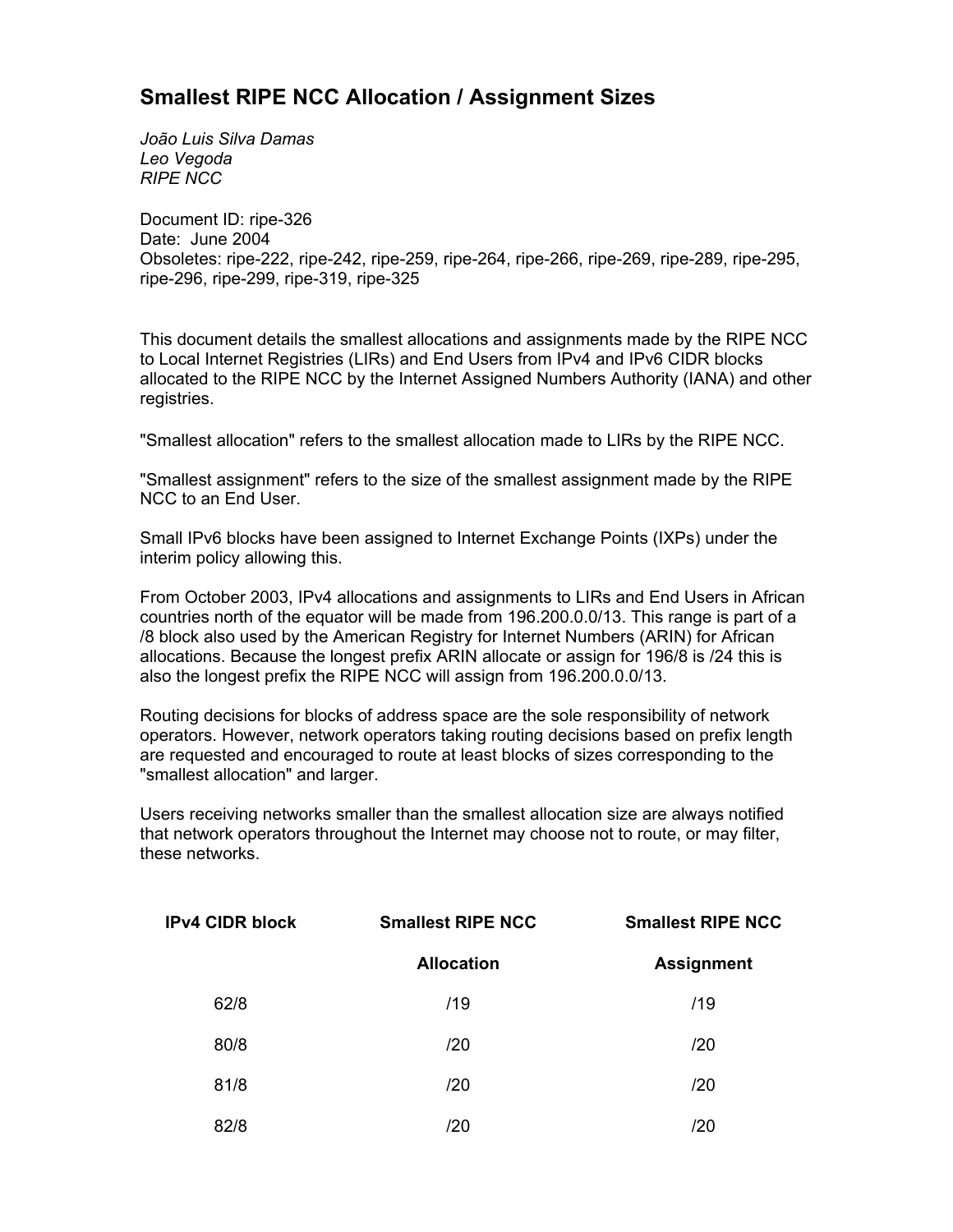| 83/8       | /21 | /21 |
|------------|-----|-----|
| 84/8       | /21 | /21 |
| 85/8       | /21 | /21 |
| 86/8       | /21 | /21 |
| 87/8       | /21 | /21 |
| 88/8       | /21 | /21 |
| 193/8      | /19 | /29 |
| 194/8      | /19 | /29 |
| 195/8      | /19 | /29 |
| 196.200/13 | /20 | /24 |
| 212/8      | /19 | /19 |
| 213/8      | /19 | /19 |
| 217/8      | /20 | /20 |

| <b>IPv6 CIDR block</b> | <b>Smallest RIPE NCC</b> | <b>Smallest RIPE NCC</b> |  |
|------------------------|--------------------------|--------------------------|--|
|                        | <b>Allocation</b>        | <b>Assignment</b>        |  |
| 2001:0600::/23         | /35                      | /48                      |  |
| 2001:0800::/23         | 132                      | /32                      |  |
| 2001:0A00::/23         | 132                      | /32                      |  |
| 2001:1400::/23         | /32                      | /32                      |  |
| 2001:1600::/23         | /32                      | /32                      |  |
| 2001:1A00::/23         | /32                      | /32                      |  |
| 2001:1C00::/22         | /32                      | /32                      |  |
| 2001:2000::/20         | /32                      | /32                      |  |
| 2001:3000::/21         | /32                      | /32                      |  |
| 2001:3800::/22         | /32                      | /32                      |  |